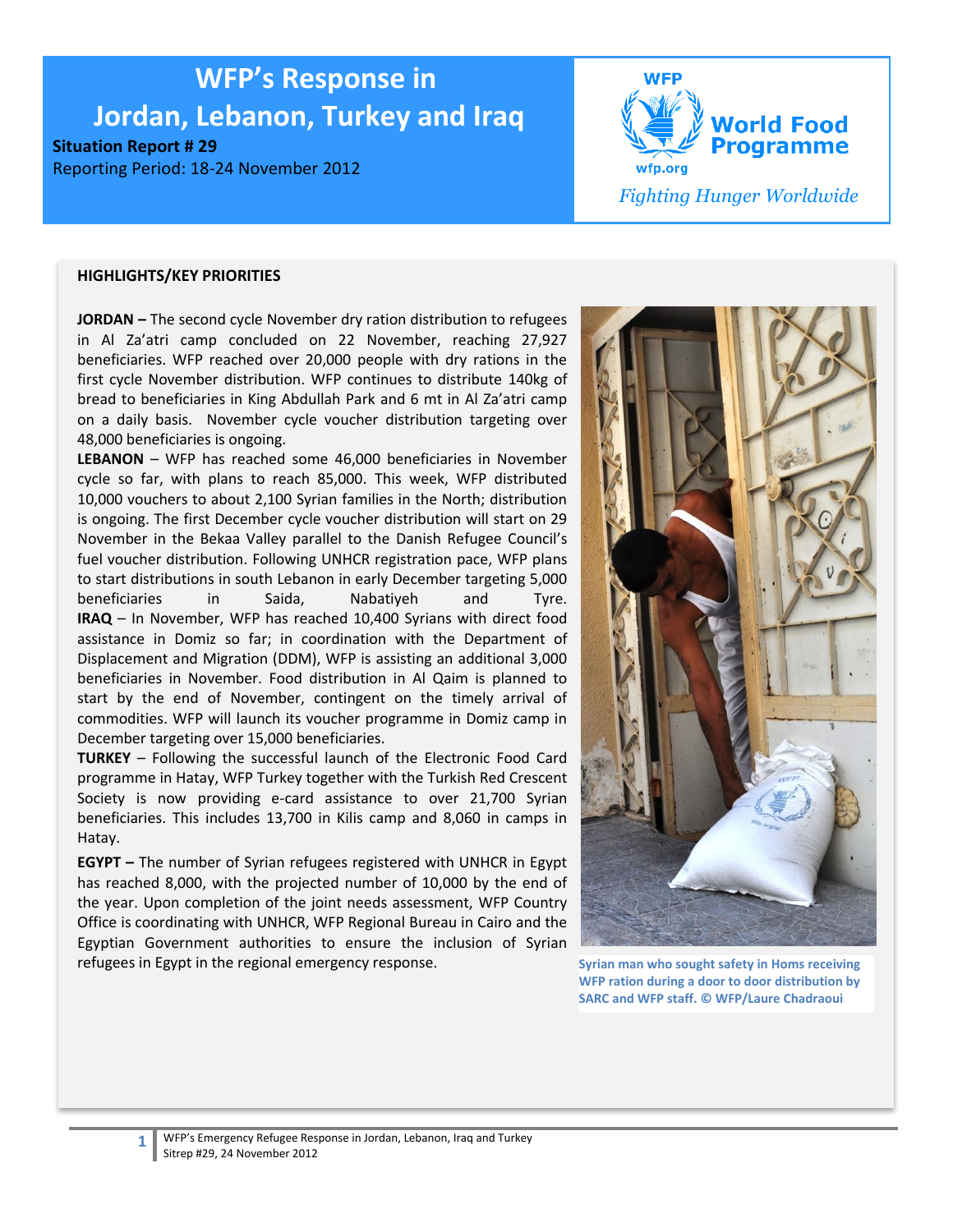# **Jordan**

#### **SITUATION UPDATE**

**Syrians in Jordan** UNHCR Registered: 93,990 Awaiting Registration: 32,173 **Total: 126,163** (Government figure: 240,000)

**Al Za'atri Camp:** This week, Al Za'atri camp received 2,003 new arrivals. Large numbers of beneficiaries have left the camp either through voluntary return to Syria, the bailing system, or by their own means.

**Winterization:** WFP has assessed whether adjustments to its programming are needed given winterization concerns and food price increases in Jordan. In Al Za'atri camp, WFP dry rations combined with UNHCR complimentary goods provides nearly 2,400 kilocalories

#### **WFP RESPONSE**

**Food Distribution:** The second cycle November dry ration distribution in Al Za'atri camp concluded on 22 November and reached 27,927 beneficiaries; WFP reached 20,075 people during the first cycle.

Cooperating partner Save the Children distributed welcome meals to new arrivals on a daily basis in Al Za'atri camp this week. In King Abdullah Park (KAP), welcome meals were suspended for six days in coordination with the Jordanian Hashemite Charity Organization (JHCO) to allow outside entities to provide food assistance. This week, WFP distributed 140kg of bread daily to beneficiaries in KAP and 6 mt in Al Za'atri camp.

Distributions of food and non-food items for new arrivals from the new joint UNHCR/WFP/NRC/Save the Children distribution centre began on 16 November. Depending on the date of arrival, Syrian refugees receive either a full two-week ration or a half one-week ration from the new arrival distribution point until they are incorporated into the regular distribution cycle. **Voucher Distribution:** In Cyber City transit centre and in communities, WFP has distributed food vouchers to over 14,900 beneficiaries under the November cycle so far; distribution is ongoing. Al-Takaful Charity Organization finalized the construction of a supermarket for the voucher programme in KAP. The supermarket is being stocked with food and non-food items. WFP received JHCO approval to work with cooperating partner Human Relief Foundation (HRF) as

per person on a daily basis. Based on the current level of caloric intake, an increase in kilocalories per person is not necessary for winterization purposes in Al Za'atri camp. However, a recent price monitoring survey concluded that the voucher value in urban areas needs to increase by 2 Jordanian dinars per person, per month in order to account for food price increases and winterization of the food basket. WFP plans to increase the monthly value per person to 24 Jordanian dinars, starting with the January cycle.

**Security:** Protestors continued to hold demonstrations on a daily basis around the country in response to recent price increases in petrol and cooking gas. WFP is monitoring the situation to ensure that demonstrations do not affect its assistance activities.

the voucher distribution partner in KAP. WFP, through HRF, plans to begin voucher distribution in KAP before the end of November.

| <b>Beneficiaries Reached in Jordan</b> |        |  |  |  |
|----------------------------------------|--------|--|--|--|
| July                                   | 5,247  |  |  |  |
| 18,000<br>August                       |        |  |  |  |
| September                              | 48,050 |  |  |  |
| 69,752<br>October                      |        |  |  |  |
| 42,830, ongoing<br>November            |        |  |  |  |

**Operational Issues:** Distributing the correct amount of bread to beneficiaries in Al Za'atri camp has been a challenge. On several occasions during the reporting period, Save the Children purchased additional bread to cover shortages. Save the Children has taken steps to mitigate the over-distribution of bread by implementing the new bread ration card system. The recent increase in cooking gas prices places a further burden on UNHCR to refill kitchen gas frequently.

Beneficiaries are constantly moving around the country, which is a great challenge as WFP works to relocate vouchers to those who moved to different governorates, often being managed by different cooperating partners.

**Assessments:** WFP and UNICEF completed the data collection for the General Nutrition Survey in Al Za'atri camp and preliminary results will be available by the end of the month.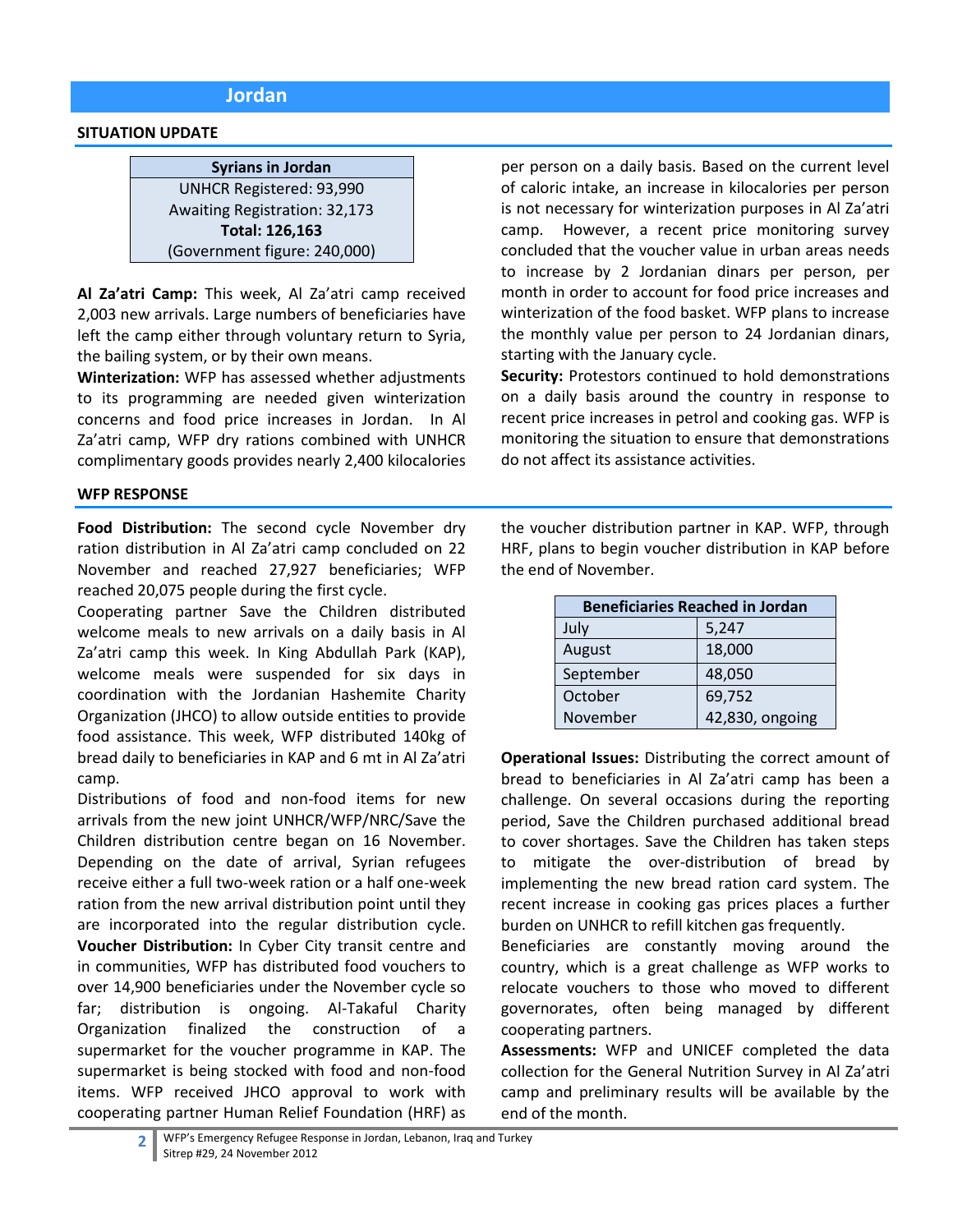**Monitoring of Food Distribution:** This week, field monitors conducted 99 post-distribution monitoring (PDM) interviews in all areas of Al Za'atri camp as well as daily distribution monitoring of general food distributions, bread and welcome meals to new arrivals. The following observations were made from distribution and PDM in Al Za'atri camp:

- The new joint UNHCR-WFP distribution centre for new arrivals is well organized and operating efficiently. WFP, UNHCR, Save the Children and Norwegian Refugee Council are cooperating effectively to distribute food and non-food items.
- Winterization is often discussed now that the temperature is dropping in the camp. UNHCR has begun to winterize tents for those who will not be receiving caravans.
- Provision of gas in the kitchens continues to be a challenge, as beneficiaries complain of gas shortages.

**Monitoring of Voucher Assistance:** Field monitors received 101 hotline calls pertaining mostly to registration issues with UNHCR's database, conducted 58 beneficiary PDMs, visited four shops and monitored 9 distribution points. The following observations were made:

- Beneficiaries, on average, spend 50% of their vouchers on fruit, vegetables, dairy products and meat.
- Beneficiaries have reduced their overall spending on food from non-voucher resources. The

voucher programme has increased their ability to pay utilities, rent and purchase non-food items.

 In general, beneficiaries and shopkeepers are very satisfied with voucher distributions and are comfortable with the simplicity of the voucher programme.

Voucher visibility items were posted in all distribution centres and supermarkets partnered with WFP. The posters include hotline information for all partners, allowed food items in the voucher programme and donor logos.

**Coordination:** The Director of Food for Peace (FFP) visited WFP in Amman on 18 November. The envoy visited a voucher distribution and travelled to a nearby shop to observe voucher redemption and speak with shop representatives and Save the Children volunteers. During the debriefing, FFP was impressed with the voucher programme and thanked WFP for hosting such an informative visit.



# **Lebanon**

## **SITUATION UPDATE**

**Syrians in Lebanon** UNHCR Registered: 94,603 Awaiting Registration: 34,238 **Total: 128,841**

**Registration Activities:** In the Bekaa Valley, the UNHCR mobile registration team has moved to a centre in Al Marj in central Bekaa, where the largest number of Syrians are awaiting registration. The team will be in Al Marj until mid-December. The forthcoming plan is to establish a centralized registration centre in Ferzol, central Bekaa, for individuals in all the areas of the Bekaa Valley. UNHCR will also send mobile registration teams to areas where registration is needed urgently.

Since 19 November, the UNHCR mobile registration team regularly visits Wadi Khaled area to register vulnerable individuals who have been unable to reach the registration centre in Tripoli.Registration in South Lebanon also continues through mobile efforts and through the registration centre in Ghazieh. By of 23 November, 6,386 Syrians were registered in the South, with more than 4,000 Syrians having also contacted UNHCR for appointments.

**Security:** Between 17 and 24 November, the overall security situation remained relatively calm in Lebanon with some occasional shelling along the Syrian border in North Lebanon which did not affect the humanitarian activities.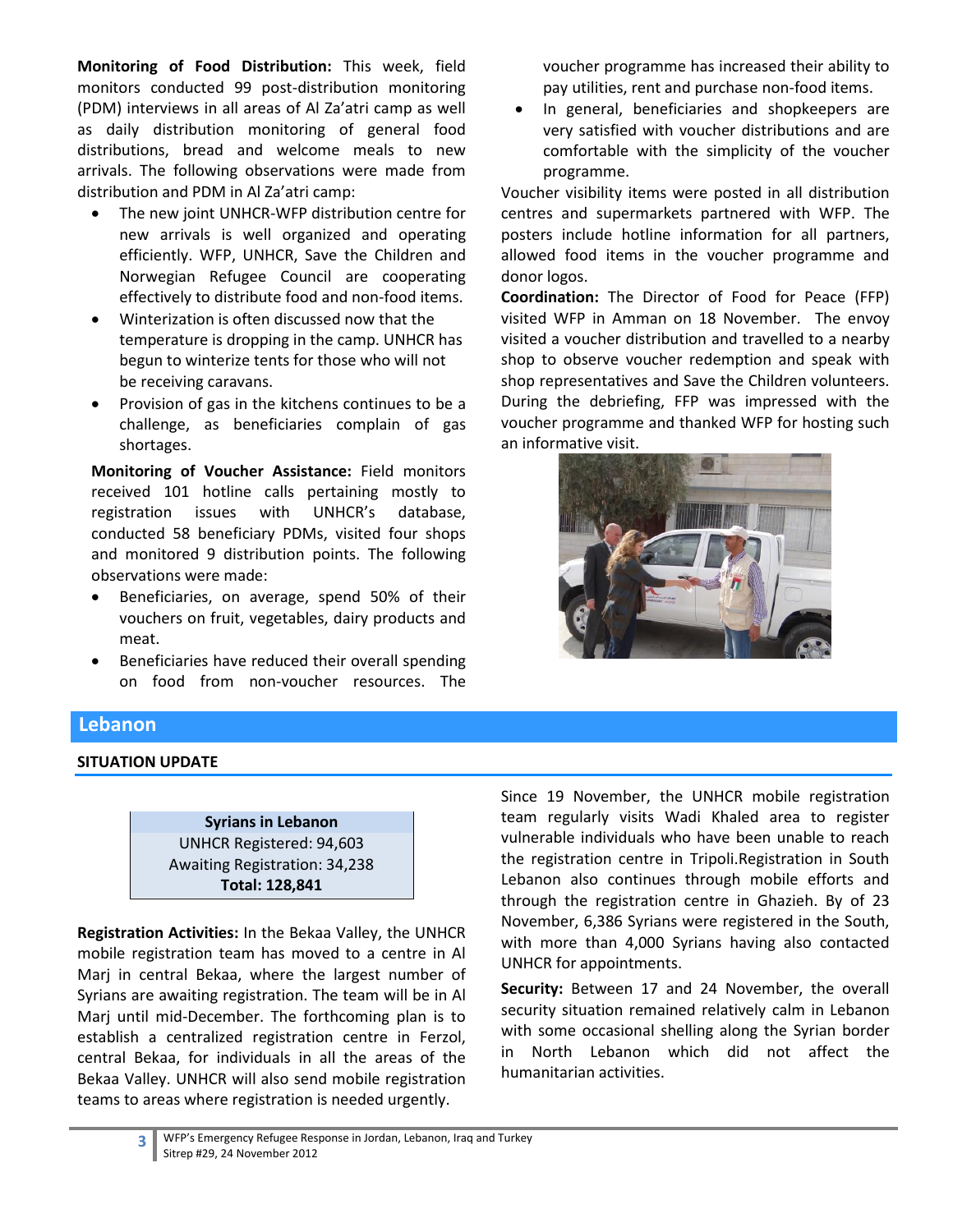**North:** Between 19 and 21 November, food and nonfood items distribution started in Kouachra for refugees living around Bire and Halba. During these 3 days, around 2,100 Syrian households received 10,000 food vouchers. Some problem cases also received manuallymade food vouchers from WFP. Newly registered refugees were informed that their half-value vouchers would be distributed in 10 days. Since the beginning of November, 153 WFP food parcels have been distributed to vulnerable newcomer Syrian households in Akkar by the Danish Refugee Council (DRC) and ECHO.

**Bekaa Valley:** WFP finalized November cycle voucher distributions in the Bekaa Valley on 24 November. In North Bekaa, DRC has distributed 33 food parcels so far to unregistered newcomers as part of its Newcomer project.

WFP will start the first December cycle voucher distribution on 29 November. On the same day, DRC will start distributing fuel vouchers. The value of a fuel voucher is US\$100 per family, per month. For the first fuel voucher distribution, DRC will issue vouchers for November and December cycle to each family at a total value of US\$200.

**South /Mount Lebanon/Beirut:** The Beirut-South suboffice is operational. WFP has already visited Nabatiyeh, Marjaayoun, Khyam, Tyre, Bint Jbeil, Bourj Hammoud and Nabaa. Field Level Agreements (FLA) for the implementation of the voucher programme should be ready to be signed by early next week. Following UNHCR registration pace, WFP South expects to start distributions in early December for 5,000 beneficiaries in Saida, Nabatiyeh and Tyre.

| <b>Beneficiaries Reached in Lebanon</b> |                 |  |  |  |
|-----------------------------------------|-----------------|--|--|--|
| July                                    | 30,942          |  |  |  |
| August                                  | 37,470          |  |  |  |
| September                               | 49,342          |  |  |  |
| October                                 | 68,381          |  |  |  |
| November                                | 45,997, ongoing |  |  |  |

**Assessments:** WFP has conducted desk reviews and comparisons of potential Electronic Voucher systems contextualized to the Lebanon situation. Meetings with service providers (VISA and Ticket Restaurant) have been set to understand better the pros and cons of each model. The Voucher Programme Officer travelled to the Regional Bureau on 21 November to present

findings of the preliminary assessment and to seek guidance on the way forward.

The Regional Bureau nutrition team will travel to Beirut to participate in the analysis and presentation of the Nutrition Assessment results in late November.

**Monitoring:** WFP Lebanon has prepared monthly consolidated monitoring reports for July, August and September; they are ready to be shared with the Regional Bureau and partners in Lebanon next week after final editing.

WFP North has conducted more than 30 Syrian household post-distribution monitoring (PDM) visits since the beginning of November, mainly with families identified as vulnerable or with problem cases. Followup will be done with the Danish Refugee Council's Protection team and with the UNHCR registration team.

Between 15 and 23 November, WFP visited the 30 partner shops in Akkar for PDM and price surveys; Tripoli area will be assessed next week. The harmonization of commodity brands and unit weights for the retail prices survey between the two areas of Akkar and Tripoli has been finalized and the analysis will be completed soon.

WFP Bekaa has conducted around 80 household PDM interviews for the first round of the October cycle. WFP Bekaa conducted 19 shop monitoring and price checklist visits, and eight distribution visits in central, west and north Bekaa this week. WFP also conducted six household visits in Zahle and Britel.

Highlights from the previous week's monitoring include:

- The distributions in all areas were well organized, however some of the distribution sites are not yet suitable for the winter season.
- Late payment to shopkeepers from both DRC and World Vision negatively affected their relationship with the suppliers.
- There is still a gap in the fresh food availability and accessibility in most of the Bekaa Valley, especially vegetables, fresh meat and chicken.
- Some visited shops have a landline phone; others are willing to provide one in order to participate in the upcoming e-voucher programme.

**Coordination:** On 22 November, WFP Emergency Coordinator (EC) participated in the official celebration of Lebanese Independence day; the occasion provided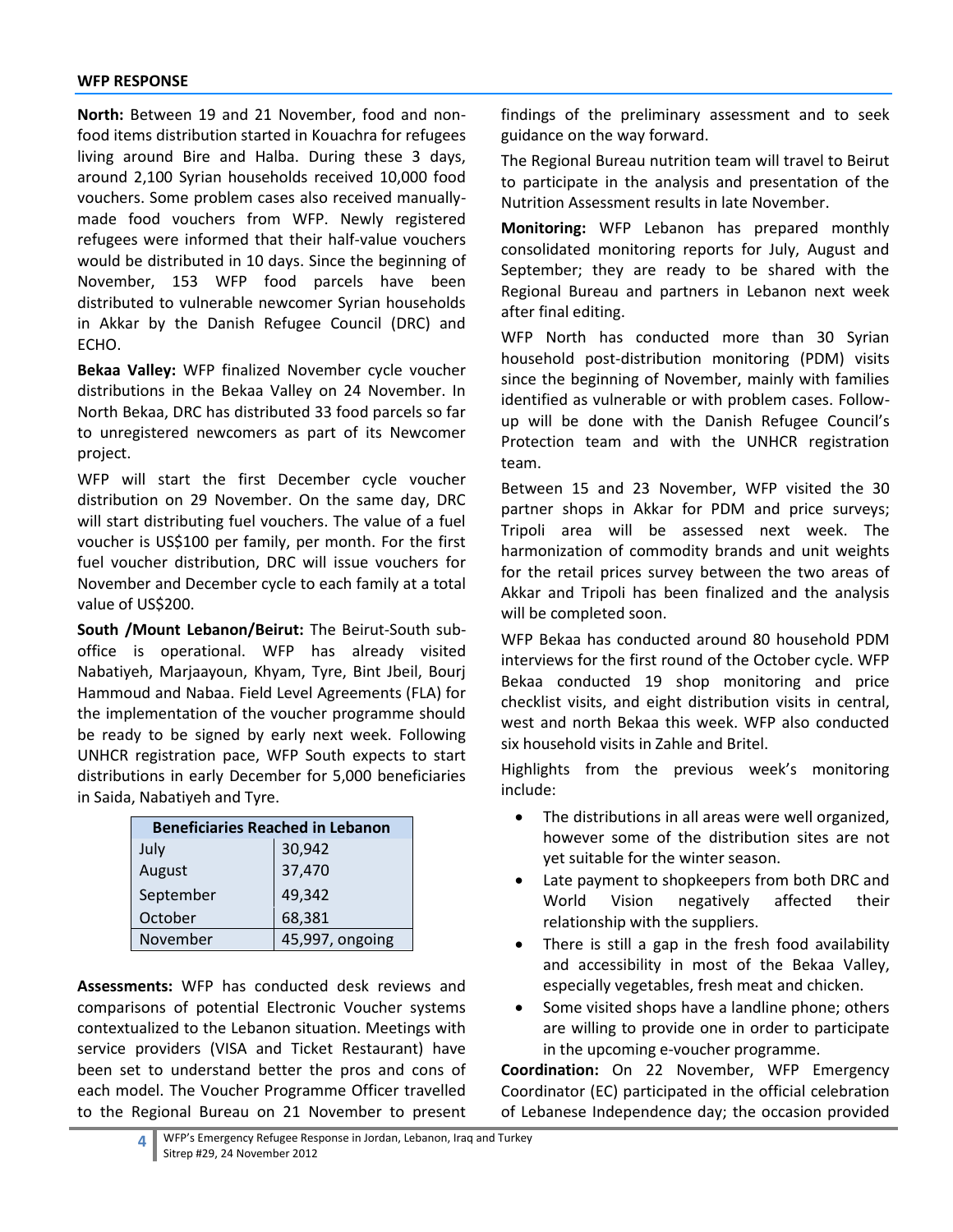a good opportunity to meet with Lebanese officials and Ambassadors. Following the event, various meetings with donors were scheduled for the following week, in particular with Japan, Germany and Sweden.

On 22 November, the EC attended a meeting with the Minister of Social Affairs (MoSA), the Head of the High Relief Committee and the newly appointed Relief Coordinator from the Office of the Prime Minister. Other attendees were UNHCR and UNICEF, main actors in the emergency response. The objective of the meeting was to discuss the coordination, the way forward for refugee registration and the strategy to improve assistance to Lebanese returnees and Lebanese communities through strengthening MoSA capacity at the field level. WFP committed to provide support to the MoSA both through staff and knowledge transfer. MoSA expressed interest to discuss with WFP how the GoL could use the voucher system to provide complementary assistance to the most vulnerable cases of the social welfare programme, mainly isolated elders. Follow-up meetings are scheduled in the upcoming weeks.

The agreement between IOM, WFP and HRC regulating the assistance to Lebanese refugees is still pending signature. The signing is scheduled 26 November. All partners hope that implementation of assistance to

Lebanese returnees could start immediately after, with the December cycle.

On 19 November, WFP Bekaa and DRC attended a meeting with the community leaders in Al Ain to discuss the suspension of the distribution there and to solve the community dispute that led to postponing the distribution. Consequently, the November distribution took place the following day and was extended to 24 November.

On 21 November, WFP Bekaa met with DRC to discuss the fuel vouchers and the December distribution. To address the vulnerability of beneficiaries with the approaching winter season DRC, UNHCR and WFP decided to initiate the December distribution early since the fuel vouchers are ready. An agreement was made to start the joint distribution on 29 November but the validity date of the food vouchers will be from 3 to 31 December.

WFP South has had several meetings with municipal representatives in the South, Beirut and Beirut Suburbs to introduce WFP and the voucher project.

The contingency planning exercise for 2013 is ongoing and is due to be finalized along with WFP Lebanon Emergency Preparedness and Response Package (EPRP) by the end of next week.

## **Iraq**

## **SITUATION UPDATE**



**Domiz camp:** UNHCR reports that some 15,000 refugees currently reside in Domiz camp, while others move between the camp and host communities due to a lack of formal shelter facilities.

**Food Security:** Food prices have remained relatively stable in November, although there has been an increase of 10-12% in the price of pulses and vegetable oil. Regular market price monitoring in the

# **Winterization:** UNHCR is implementing a full-fledged winterization plan in the two camps in Al-Qaim. This includes replacement of all existing tents with more

the third week of November.

wind and cold resistant tents and the provision of additional quilts and blankets, cooking stoves, heaters, kerosene and other necessities for each family. IOM has also supplied some winterization items that complement UNHCR supplies.

Al-Qaim area will start after the hiring process of an Al-Qaim based Programme Assistant is completed by

# **WFP RESPONSE**

**Domiz:** In coordination with the Department of Displacement and Migration (DDM), WFP is assisting an additional 3,000 beneficiaries in Domiz in November. WFP has already assisted 10,400 beneficiaries in Domiz with 150mt of food this

month. The ration is comprised of: rice, sugar, wheat flour, pulses, vegetable oil, sugar and salt. WFP will launch its voucher programme in December in Domiz targeting 15,000 beneficiaries and has completed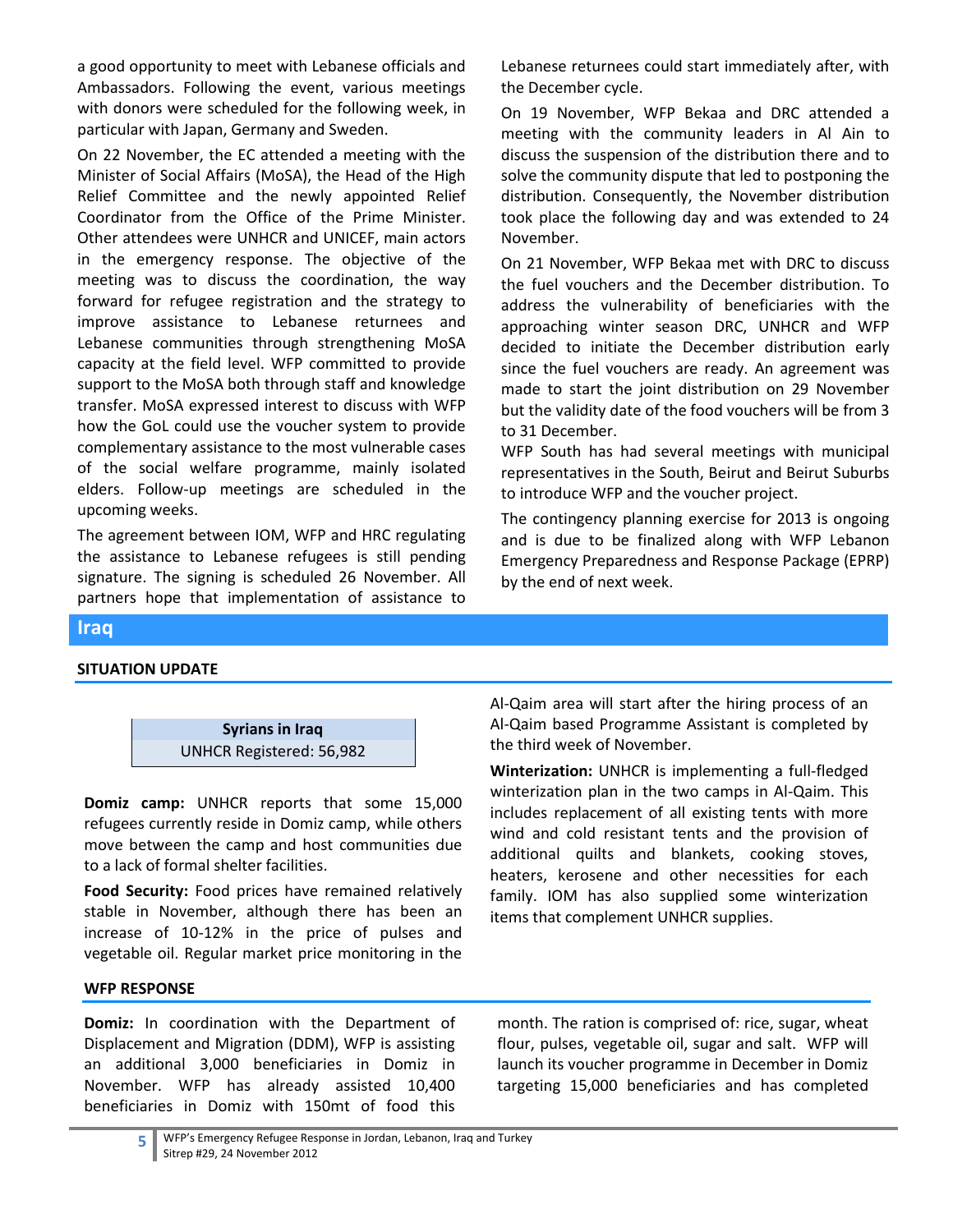preparations for the launch. The monthly voucher value will be US\$31 per person.

**Al Qaim:** Food distribution in Al-Qaim will start immediately after the arrival of food commodities which are expected to arrive in Iraq by the end of November. In Al-Qaim, the selection process for cooperating partners for food distribution is almost complete. The field level agreement (FLA) will be signed by the third week of November. Two wiikhalls are on their way to Al Qaim from Amman. Qandil NGO will install the storage facilities - one in each of the camps. More wiik-halls will be required once the third camp, which is currently under construction, becomes operational.

| <b>Beneficiaries Reached in Iraq</b> |                 |  |  |  |
|--------------------------------------|-----------------|--|--|--|
| September                            | 10,212          |  |  |  |
| October                              | 10,400          |  |  |  |
| November                             | 10,400, ongoing |  |  |  |

**Assessments:** WFP is planning to conduct a Household Food Security Assessment in December of the refugees in Domiz.

After the launch of the voucher programme, WFP will start to conduct regular market price data collection of the shops under the voucher system.

WFP conducted regular food and beneficiary contact monitoring in Dahuk during the reporting period. Findings indicate that refugees who managed to escape Syria into Iraq have spent significant amounts of money during their journey; most refugees have arrived in Iraq with limited personal resources and are in need of humanitarian assistance.

**Coordination:** WFP Iraq's Country Director and Deputy Country Director visited Domiz refugee camp on 21 November; the mission also visited the Governor of Dohuk. On 22 November, the mission met with the Minister of Planning and the Minister of Education of Kurdistan Regional Government. WFP will launch the food sector coordination group in December. The first meeting is planned on 10 December at Domiz camp.

WFP participated in the UN Joint mission to Al-Qaim from 20 to 22 November. These joint UN missions are planned for every two weeks where staff based in Baghdad visit Al-Qaim to address various operational matters and hold discussions at the coordination meetings in Al-Qaim.

# **Turkey**

#### **SITUATION UPDATE**



**Syrians in Turkey:** According to the Government of Turkey, there are an estimated 60-70,000 Syrians who are living in urban settings due to the crisis. Anecdotal reports by local camp managers indicate that some families who were previously being hosted in the community are now seeking support in the camps as they have depleted their financial resources to live independently. According to the authorities, there is no change in Turkey's "open

#### **WFP RESPONSE**

**Voucher Distributions:** Following the successful launch of the Electronic Food Card programme in Hatay, WFP Turkey is now providing assistance to

border policy" despite the total number of Syrians accommodated in camps exceeding 100,000. Syrians who would like to seek asylum are admitted and referred to the newly opened camps of Nizip-1 in Gaziantep province and the camp in Adıyaman provinces, unless they have immediate family members in other camps.

**Syrians Across the Border:** Local Government officials have informed the UN that there are more than 25,000 people on the Syrian side of the border. The Turkish Red Crescent is providing zero point assistance. The Government is admitting between 500-2,000 on a daily basis with priority given to the most vulnerable, including women, children and the elderly.

21,760 Syrian beneficiaries. This includes 13,700 in Kilis camp and 8,060 in camps in Hatay.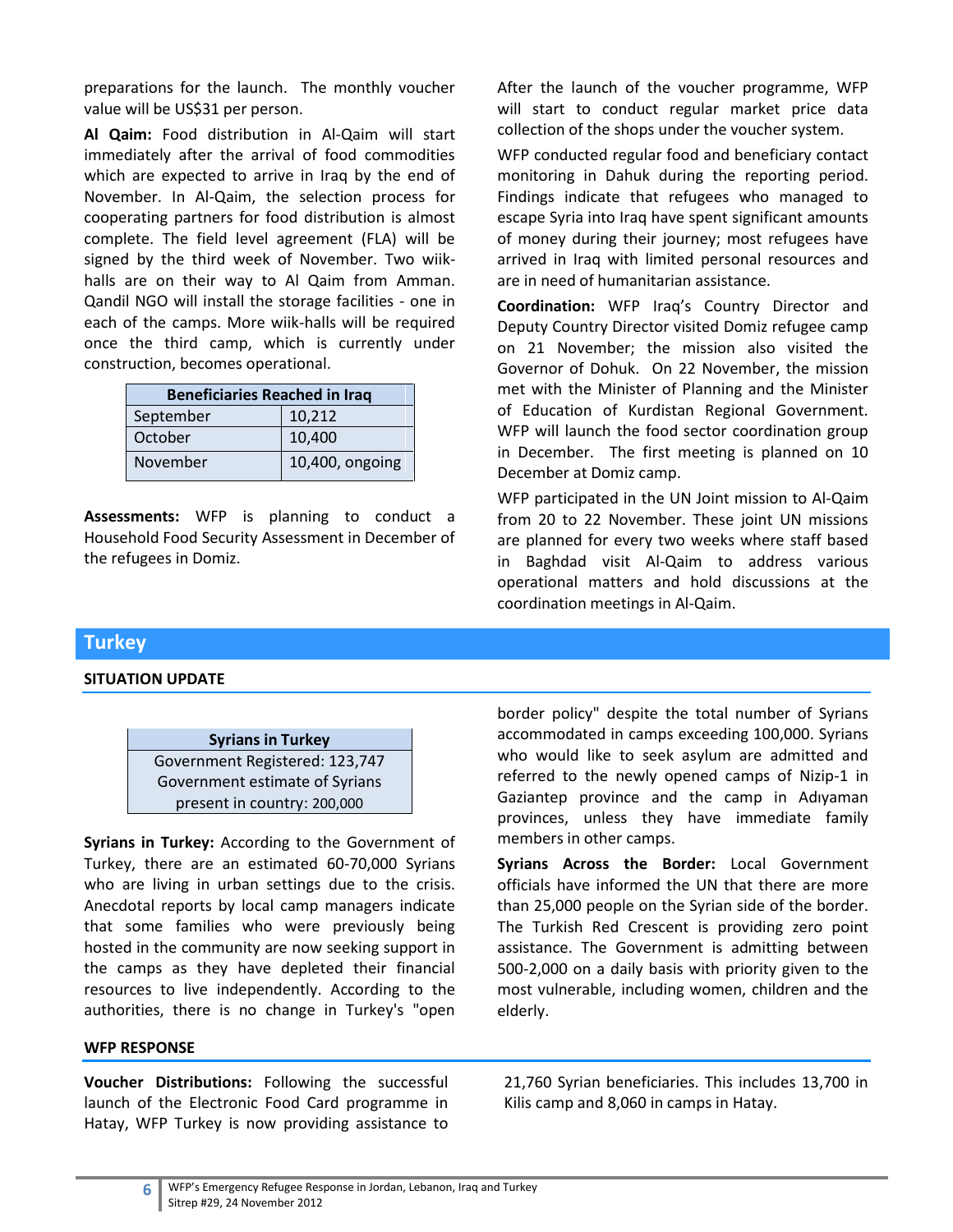| <b>Beneficiaries Reached in Turkey</b> |                |  |  |  |
|----------------------------------------|----------------|--|--|--|
| October                                | 12,223         |  |  |  |
| November                               | 21,760 ongoing |  |  |  |

**Operational Issues:** WFP Turkey received both an ICT mission and HR mission from the Regional Bureau to assist in the ongoing establishment of the Country Office in Ankara and the sub-office in Gaziantep; both missions successfully completed their tasks. WFP is currently planning for a security mission between 3 and 14 December to support in the selection of office space in Gaziantep, the recruitment of a local security officer and to assess the overall security needs of the sub-office.

The Swiss Development Corporation (SDC) will second a voucher specialist to WFP Turkey from mid-December for at least six months. WFP has prepared the terms of reference and SDC is now identifying a suitable candidate to propose to WFP. The position will be based in Gaziantep.

It is expected that AFAD and the Ministry of Foreign Affairs (MoFA) by early December will provide WFP with a written request to expand its e-voucher programme to more camps and to provide a timeframe for where and when this should occur, based on when camps will be prepared to have household level cooking facilities.

**Coordination:** A Donor Coordination meeting took place on 23 November. WFP updated the donor community on the implementation of the WFP-Turkish Red Crescent Society (TRSC) Electronic Food Card programme including the latest increase in beneficiary numbers in Kilis and Hatay. WFP indicated its plans to scale up in response to the Government's request to include all camps in the programme. The WFP Emergency Coordinator highlighted the transparency and accountability provided by the use of the Electronic Card.

AFAD has notified WFP of its plans to establish four new container camps with the capacity of hosting about 30,000 beneficiaries in total. AFAD requested assistance (through WFP and partners, including UNHCR and TRCS) to establish cooking facilities in the new camps which will be in Harran, Malatya, Nizip and Kilis. WFP is following up on this request. AFAD is also planning to reinforce the power capacity in the camps in order to accommodate the use of electric stoves and refrigerators. UNHCR has ordered and started to distribute 25,000 'shell kitchen sets' however the stoves and cooking implements are still required. On 26 November, AFAD will inform UNHCR about the specifications for the additional cooking implements that are required and UNHCR will discuss with TRCS the fastest way to procure the items.

## **Regional Coordination and Resource Mobilization**

The Regional Cell worked with the Jordan and Syria country offices to organize a donor visit in Jordan for the USAID Food for Peace Director. FFP is interested in both the Syria and Refugee operations and contributes to some 40% of the funding of the regional EMOP. FFP wanted to know more about the effectiveness of the voucher approach. Concern over FFP's cash contribution availability for 2013 was discussed, as well as the issues of monitoring, non-food item inputs from other partners, the level

of assistance compared to other operation standards and WFP's support to host communities. The Regional Cell continued to coordinate efforts for the Contingency Planning simulation (CRX2), internal contingency planning, monitoring and evaluation tool harmonization and the related database, the nutrition surveys in Jordan and Lebanon and the Regional Bureau desk review of all assessments done so far.

| <b>RESOURCE UPDATE -BUDGET REVISION 4-</b>                                                                 |            |            |            |     |  |  |  |  |
|------------------------------------------------------------------------------------------------------------|------------|------------|------------|-----|--|--|--|--|
| Shortfalls (US\$)<br>Resourced (US\$)<br>Requirements (US\$)<br><b>Percent Shortfall</b><br><b>Country</b> |            |            |            |     |  |  |  |  |
| Jordan                                                                                                     | 33,833,855 | 18,286,752 | 15,547,103 | 46% |  |  |  |  |
| Lebanon                                                                                                    | 16,765,670 | 11,268,764 | 5,496,906  | 33% |  |  |  |  |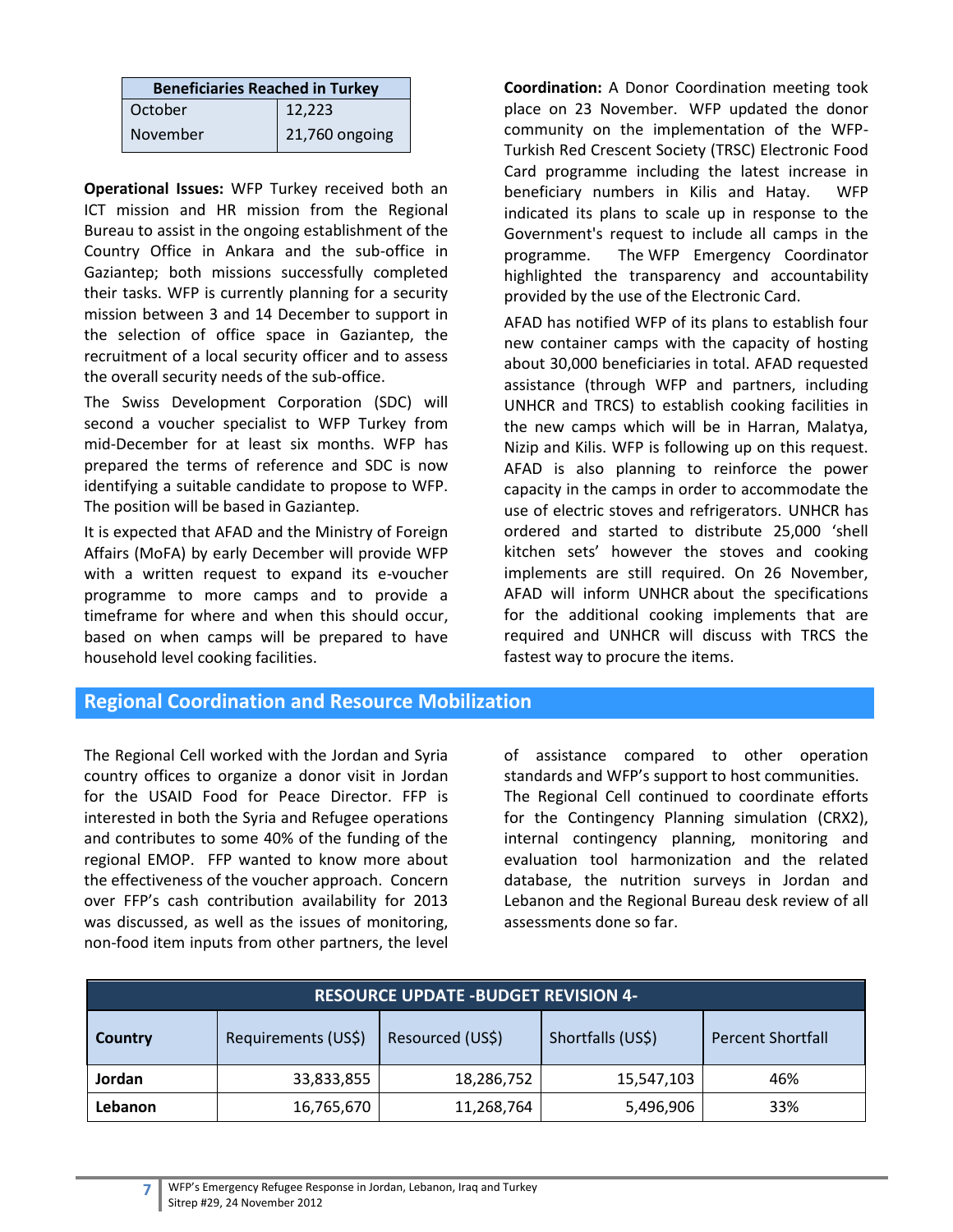| <b>Iraq</b>       | 4,928,479  | 3,037,027  | 1,891,452  | 38% |
|-------------------|------------|------------|------------|-----|
| Turkey            | 7,163,402  | 6,654,619  | 508,783    | 7%  |
| <b>EMOP total</b> | 62,691,406 | 39,247,163 | 23,444,243 | 37% |

*USA, UK, EC, UN CERF, Japan, Canada, Switzerland, Saudi Arabia and WFP Multilateral funds (Sweden and USA) have contributed to the EMOP contributed to the EMOP.*

## **OVERVIEW OF REGIONAL EMOP**

| <b>REGISTRATION OF SYRIAN NATIONALS IN THE REGION</b> |                         |                                       |         |                                                            |  |  |
|-------------------------------------------------------|-------------------------|---------------------------------------|---------|------------------------------------------------------------|--|--|
| <b>Country</b>                                        | <b>UNHCR Registered</b> | <b>Awaiting Registration</b><br>Total |         | Other                                                      |  |  |
| Jordan                                                | 93,990                  | 32,123<br>126,113                     |         | Government Figure: 240,000                                 |  |  |
| <b>Lebanon</b>                                        | 94,603                  | 34,238                                | 128,841 |                                                            |  |  |
| Iraq                                                  | 56,982                  |                                       | 56,982  | Total includes 12,401 partially<br>registered              |  |  |
| <b>Turkey</b>                                         | 123,747                 |                                       | 123,747 | Government Estimate of Syrians<br>in country: over 200,000 |  |  |
| Egypt                                                 | 8,000                   |                                       | 8,000   | Projected 10,000 by end of 2012                            |  |  |
| <b>Total</b>                                          | 377,322                 | 66,361                                | 443,683 |                                                            |  |  |

| <b>BENEFICIARIES REACHED IN THE REGION</b>                                                            |                    |        |               |           |                |                           |
|-------------------------------------------------------------------------------------------------------|--------------------|--------|---------------|-----------|----------------|---------------------------|
|                                                                                                       | <b>Modality of</b> |        |               |           |                |                           |
| Country                                                                                               | <b>Assistance</b>  | July   | <b>August</b> | September | <b>October</b> | <b>November (ongoing)</b> |
| Jordan                                                                                                | <b>Vouchers</b>    |        |               | 19,000    | 37,752         | 14,903                    |
|                                                                                                       | <b>DFA</b>         | 5,247  | 18,000        | 29,050    | 32,000         | 27,927                    |
| Lebanon                                                                                               | <b>Vouchers</b>    | 5,747  | 24,355        | 42,902    | 63,491         | 44,679                    |
|                                                                                                       | <b>DFA</b>         | 25,195 | 13,115        | 6,440     | 4,890          | 1,300                     |
| Iraq                                                                                                  | <b>DFA</b>         |        |               | 10,212    | 10,400         | 10,400                    |
| <b>Turkey</b>                                                                                         | <b>Vouchers</b>    |        |               |           | 12,223         | 21,760                    |
| <b>Direct Food Assistance Total</b>                                                                   |                    | 30,442 | 31,115        | 45,702    | 47,290         | 39,627                    |
| <b>Voucher Total</b>                                                                                  |                    | 5,747  | 24,355        | 61,902    | 113,466        | 81,342                    |
| <b>Total beneficiaries reached</b><br>36,189<br>107,604<br>55,470<br>157,745                          |                    |        |               | 120,969   |                |                           |
| The term Direct Food Assistance (DFA) includes dry rations, food parcels, hot meals and welcome meals |                    |        |               |           |                |                           |

*The term Vouchers includes paper and electronic modalities*